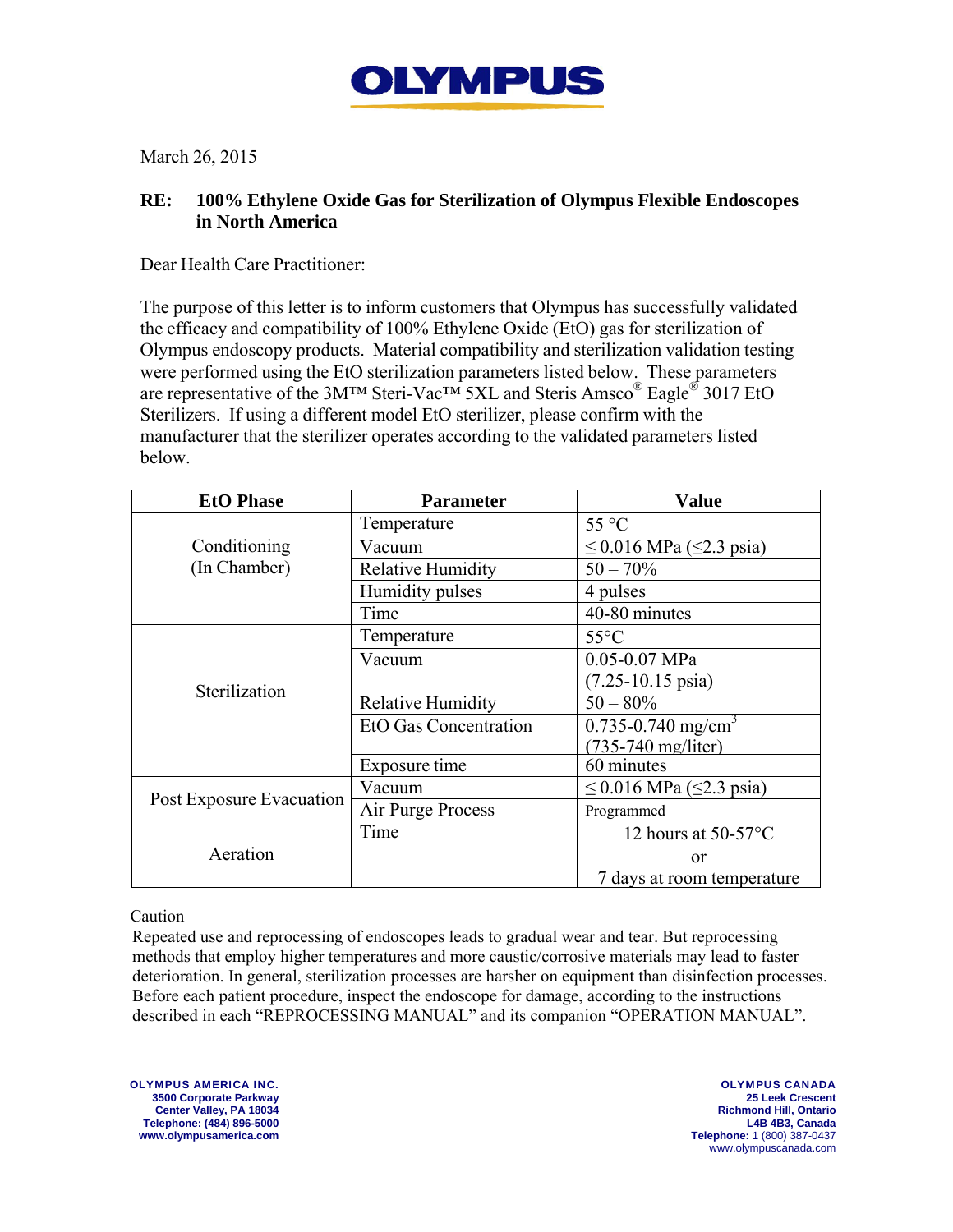

The following Olympus flexible endoscopes and probe models are compatible with and validated for sterilization using 100% EtO gas.

| <b>GI ENDOSCOPES</b> |                                        |            |  |  |
|----------------------|----------------------------------------|------------|--|--|
| <b>TYPE</b>          | <b>Series</b>                          | Model(s)   |  |  |
| <b>CF</b>            | 10/20/30/40<br>100/130/140/160/180/190 | <b>ALL</b> |  |  |
| <b>CHF</b>           | 10/20/30                               | <b>ALL</b> |  |  |
|                      |                                        | P60        |  |  |
| GIF                  | 10/20/30/40<br>100/130/140/160/180/190 | <b>ALL</b> |  |  |
| JF                   | 20/30/40<br>130/140                    | <b>ALL</b> |  |  |
| <b>OSF</b>           |                                        | 3<br>V60   |  |  |
| <b>PCF</b>           | 130/140/160/180/190                    | <b>ALL</b> |  |  |
| <b>PJF</b>           | 160                                    | 7.5        |  |  |
| SIF                  | 100/140/180                            | <b>ALL</b> |  |  |
| <b>TJF</b>           | 20/30<br>130/140/160/180               | <b>ALL</b> |  |  |

| <b>SURGICAL ENDOSCOPES</b> |                                       |                                                                |  |
|----------------------------|---------------------------------------|----------------------------------------------------------------|--|
| <b>TYPE</b>                | <b>Series</b>                         | Model(s)                                                       |  |
| AF                         |                                       | 14/22A/28C                                                     |  |
| ВF                         | 20/30/40/60<br>200/240<br>160/180/190 | <b>ALL</b>                                                     |  |
| <b>CYF</b>                 |                                       | 2/3/4/4A/5/5A/5R<br>200/240/240A<br>V/V2/V2R/VH/VHR/VHA/VA/VA2 |  |
| <b>ENF</b>                 |                                       | P2/P3/P4<br>L3/T3<br>GP/XP<br>V/V2/VT/VT2/V3/VH/VQ             |  |
| <b>HYF</b>                 |                                       | 1T<br>P/XP<br>V                                                |  |
| LF                         |                                       | $\overline{2}$<br>P/DP/GP<br>T/TP<br>V                         |  |

OLYMPUS AMERICA INC. **3500 Corporate Parkway Center Valley, PA 18034 Telephone: (484) 896-5000 www.olympusamerica.com**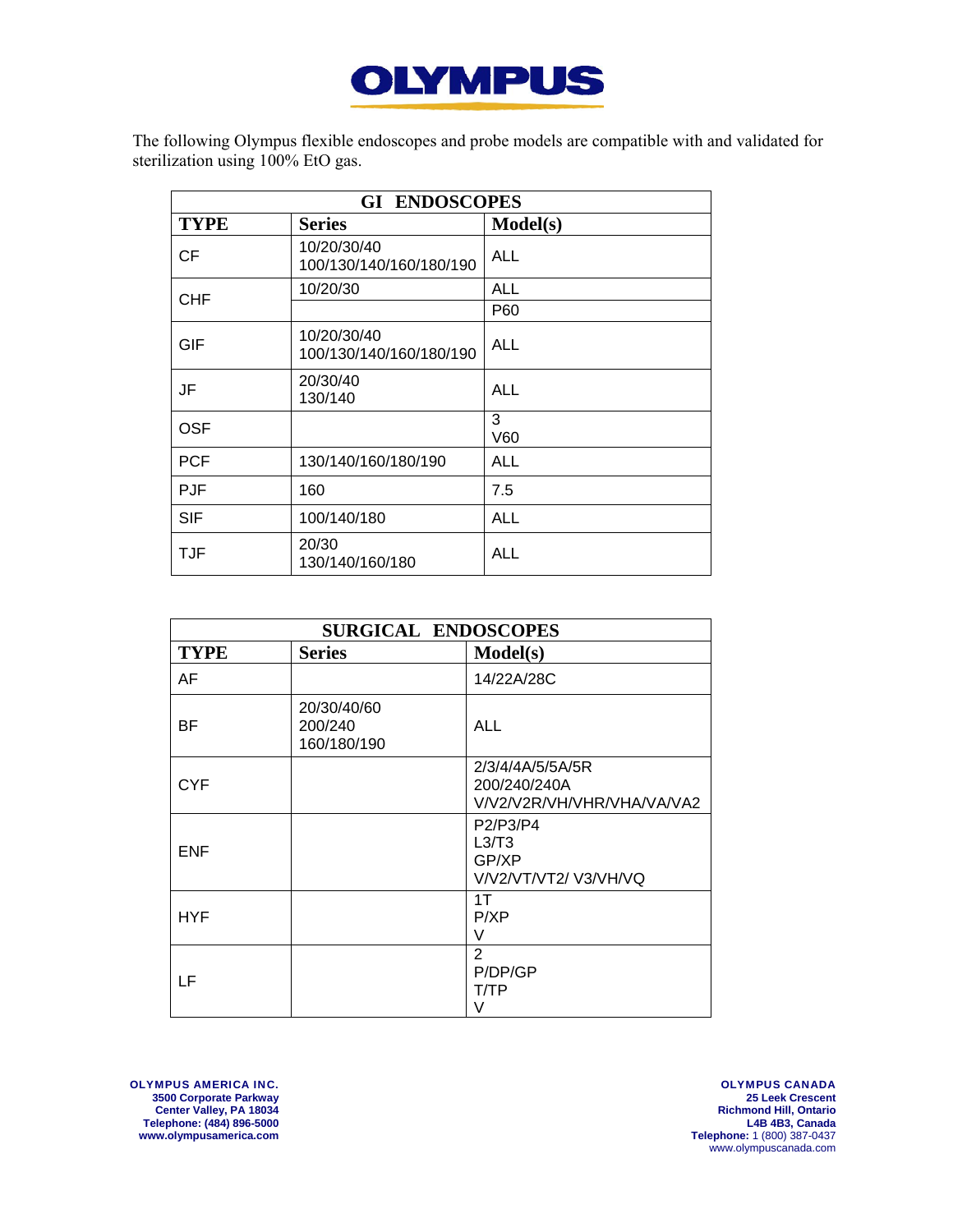

| <b>SURGICAL ENDOSCOPES (continued)</b> |  |                                                                 |  |
|----------------------------------------|--|-----------------------------------------------------------------|--|
| <b>LTF</b>                             |  | V/V2/V3<br>VH/VP/VP-S<br>S190-5/S190-10<br>190-10-3D<br>160/240 |  |
| MAF                                    |  | TM/GM                                                           |  |
| <b>PEF</b>                             |  |                                                                 |  |
| <b>URF</b>                             |  | V/V2/V2R<br>P2/P3/P5/P6/P6R                                     |  |

| <b>ULTRASOUND</b><br><b>ENDOSCOPES</b> |                                   |                                                                                                                                                                                                                         |
|----------------------------------------|-----------------------------------|-------------------------------------------------------------------------------------------------------------------------------------------------------------------------------------------------------------------------|
| <b>TYPE</b>                            | <b>Series</b>                     | Model(s)                                                                                                                                                                                                                |
| <b>BF</b>                              | <b>Electronic Ultrasound</b>      | UC160F-OL8 / UC180F                                                                                                                                                                                                     |
| <b>CF</b>                              | <b>Mechanical Ultrasound</b>      | <b>UM20</b>                                                                                                                                                                                                             |
| GF                                     | <b>Mechanical Ultrasound</b>      | UM30P<br>UM130/UMQ130<br><b>UM160</b>                                                                                                                                                                                   |
| GF                                     | <b>Electronic Ultrasound</b>      | UC30P<br><b>UC140P-DO5</b><br><b>UC140P-AL5</b><br><b>UC160P-OL5</b><br><b>UC160P-AT8</b><br><b>UCT140-DO5</b><br><b>UCT140-AL5</b><br><b>UCT160-OL5</b><br><b>UCT160-AT8</b><br><b>UE160-AL5</b><br><b>UCT180</b>      |
| <b>TGF</b>                             | <b>Electronic Ultrasound</b>      | <b>UC180J</b>                                                                                                                                                                                                           |
| Probe                                  | Ultrasonic Probe for<br>Esophagus | MH-908                                                                                                                                                                                                                  |
| Probe                                  | <b>Ultrasonic Probe</b>           | RU-75M-R1 / RU-12M-R1<br>$UM-2R-3$<br><b>UM-3R-3</b><br><b>UM-BS20-26R</b><br><b>UM-DG20-31R</b><br><b>UM-DP12-25R</b><br><b>UM-DP20-25R</b><br><b>UM-G20-29R</b><br>UM-S20-17S / UM-S20-20R<br>UM-S30-20R / UM-S30-25R |

OLYMPUS AMERICA INC. **3500 Corporate Parkway Center Valley, PA 18034 Telephone: (484) 896-5000 www.olympusamerica.com**